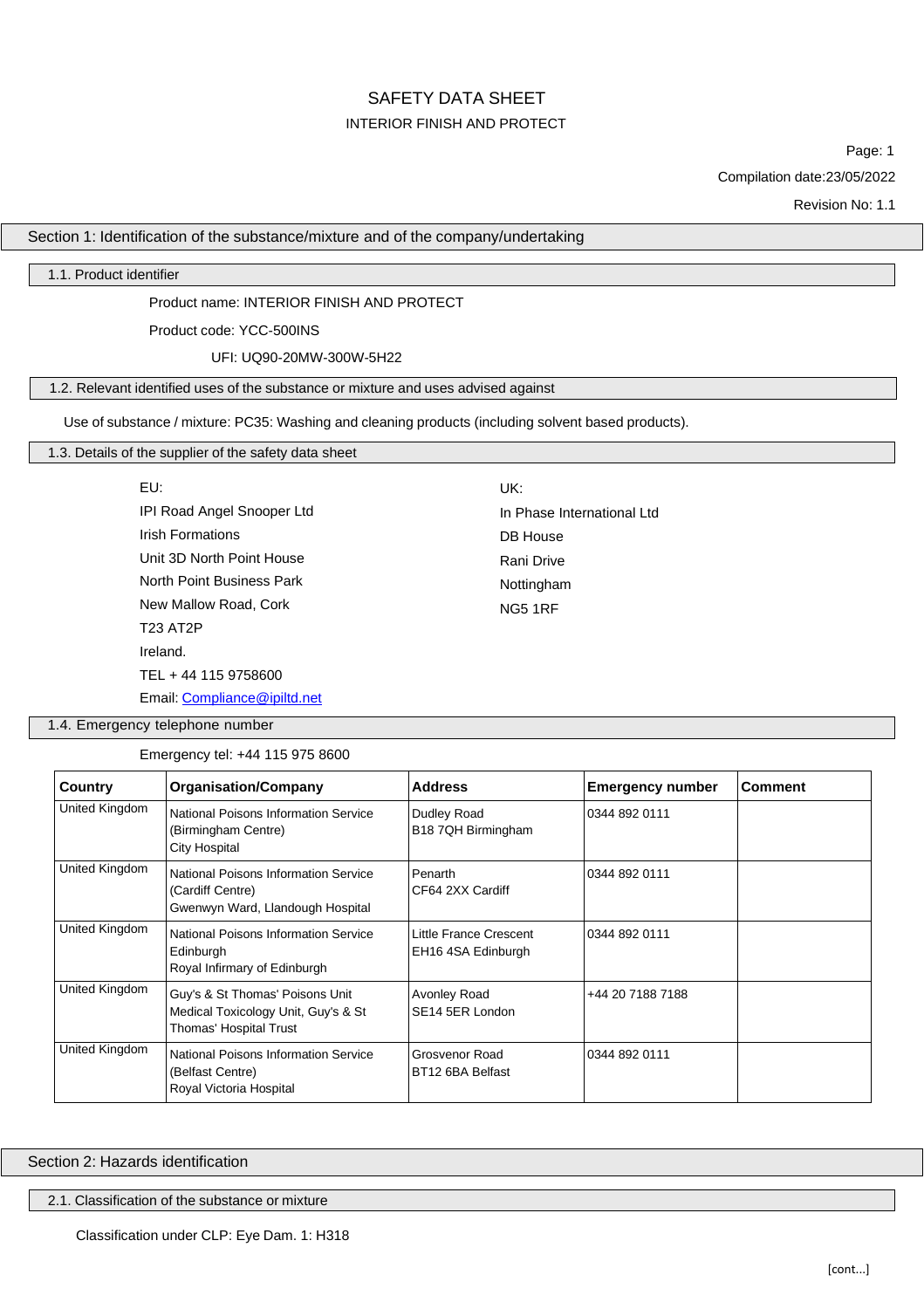# INTERIOR FINISH AND PROTECT

Most important adverse effects: Causes serious eye damage.

Page: 2

2.2. Label elements

Label elements:

Hazard statements: H318: Causes serious eye damage.

Hazard pictograms: GHS05: Corrosion



Signal words: Danger

Precautionary statements: P280: Wear <protective gloves/protective clothing/eye protection/face protection>.

P305+351+338: IF IN EYES: Rinse cautiously with water for several minutes.

Remove contact lenses, if present and easy to do. Continue rinsing.

P310: Immediately call a <POISON CENTER/doctor/POISON CENTER/doctor>.

2.3. Other hazards

PBT: This product is not identified as a PBT/vPvB substance.

# Section 3: Composition/information on ingredients

3.2. Mixtures

Hazardous ingredients:

C14/C16 OLEFIN SULPHONATE SODIUM SALT - REACH registered number(s): 01-2119513401-57-XXXX

| <b>EINECS</b>                                                                    | CAS        | PBT / WEL | CLP Classification                    | Percent |
|----------------------------------------------------------------------------------|------------|-----------|---------------------------------------|---------|
| 270-407-8                                                                        | 68439-57-6 |           | Skin Irrit. 2: H315; Eye Dam. 1: H318 | 1-10%   |
| SECONDARY ALKANE SODIUM SALT - REACH registered number(s): 01-2119489924-20-XXXX |            |           |                                       |         |

| 307-55-2 | 97489-15-1 | Acute Tox. 4: H302; Skin Irrit. 2: H315; | l-10% |
|----------|------------|------------------------------------------|-------|
|          |            | Eye Dam. 1: H318; Aquatic Chronic 3:     |       |
|          |            | H412                                     |       |

## Section 4: First aid measures

4.1. Description of first aid measures

Skin contact: Remove all contaminated clothes and footwear immediately unless stuck to skin. Wash immediately with plenty of soap and water.

Eye contact: Bathe the eye with running water for 15 minutes. Transfer to hospital for specialist examination.

Ingestion: Wash out mouth with water. Do not induce vomiting. If conscious, give half a litre of water to drink immediately. Consult a doctor.

Inhalation: Remove casualty from exposure ensuring one's own safety whilst doing so.

4.2. Most important symptoms and effects, both acute and delayed

Skin contact: There may be irritation and redness at the site of contact.

Eye contact: There may be pain and redness. The eyes may water profusely. There may be severe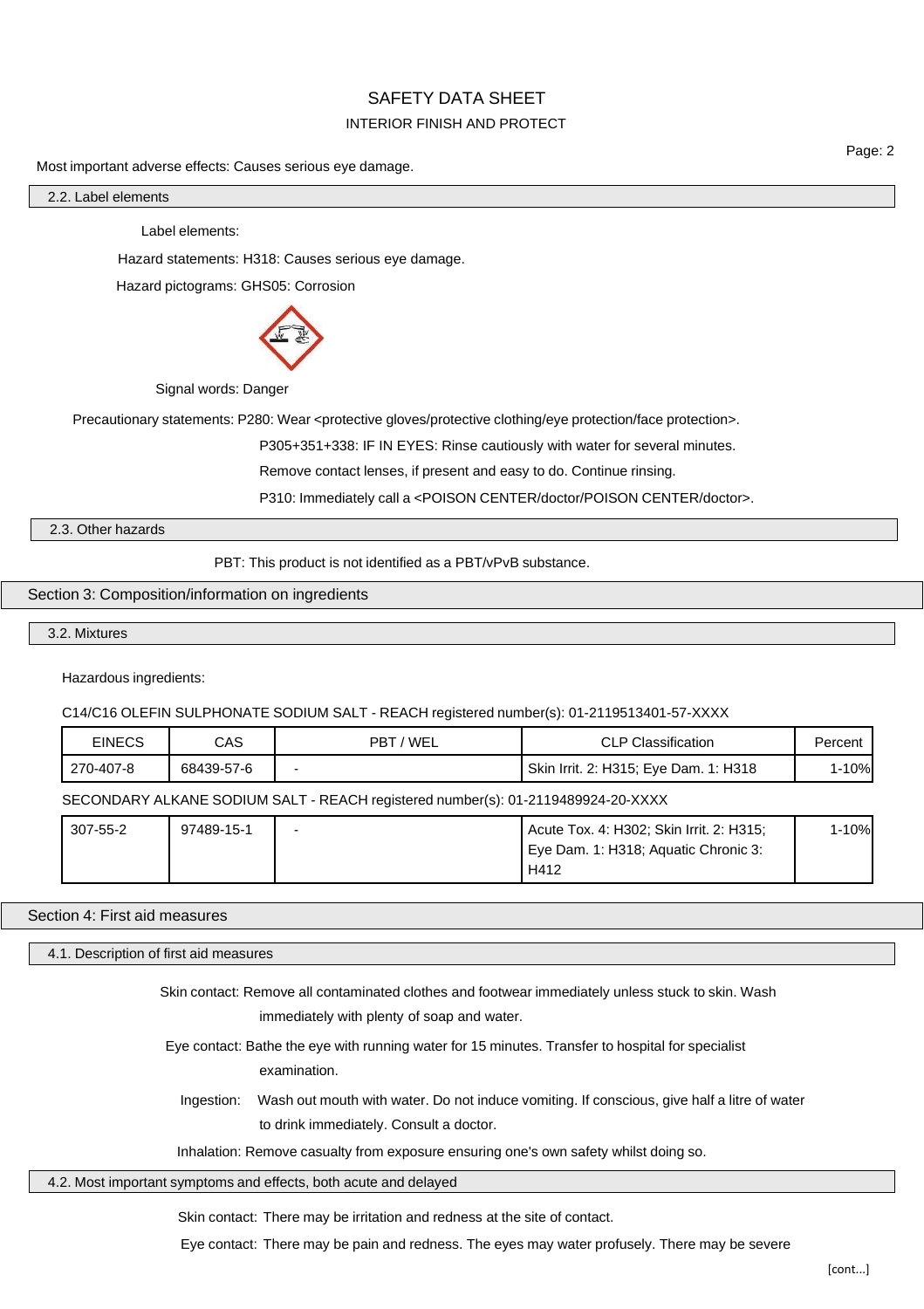## INTERIOR FINISH AND PROTECT

pain. The vision may become blurred. May cause permanent damage.

Ingestion: There may be soreness and redness of the mouth and throat. Nausea and stomach

pain may occur.

Inhalation: There may be irritation of the throat with a feeling of tightness in the chest.

Delayed / immediate effects: Prolonged and repeated exposure to solvents can lead to skin dryness and cracking.

4.3. Indication of any immediate medical attention and special treatment needed

Immediate / special treatment: Eye bathing equipment should be available on the premises.

Section 5: Fire-fighting measures

5.1. Extinguishing media

Extinguishing media: Suitable extinguishing media for the surrounding fire should be used. Use water spray to cool containers.

#### 5.2. Special hazards arising from the substance or mixture

Exposure hazards: In combustion emits toxic fumes.

5.3. Advice for fire-fighters

Advice for fire-fighters: Wear self-contained breathing apparatus. Wear protective clothing to prevent contact

with skin and eyes.

Section 6: Accidental release measures

6.1. Personal precautions, protective equipment and emergency procedures

Personal precautions: Mark out the contaminated area with signs and prevent access to unauthorised personnel.

Do not attempt to take action without suitable protective clothing - see section 8 of SDS.

Turn leaking containers leak-side up to prevent the escape of liquid.

6.2. Environmental precautions

Environmental precautions: Do not discharge into drains or rivers. Contain the spillage using bunding.

6.3. Methods and material for containment and cleaning up

Clean-up procedures: Absorb into dry earth or sand. Transfer to a closable, labelled salvage container for

disposal by an appropriate method.

6.4. Reference to other sections

Reference to other sections: See section 7 for information on safe handling. See Section 8 for information on

personal protective equipment. See section 13 for disposal information.

Section 7: Handling and storage

7.1. Precautions for safe handling

Handling requirements: Avoid direct contact with the substance. Ensure there is sufficient ventilation of the area.

Avoid the formation or spread of mists in the air.

7.2. Conditions for safe storage, including any incompatibilities

Page: 3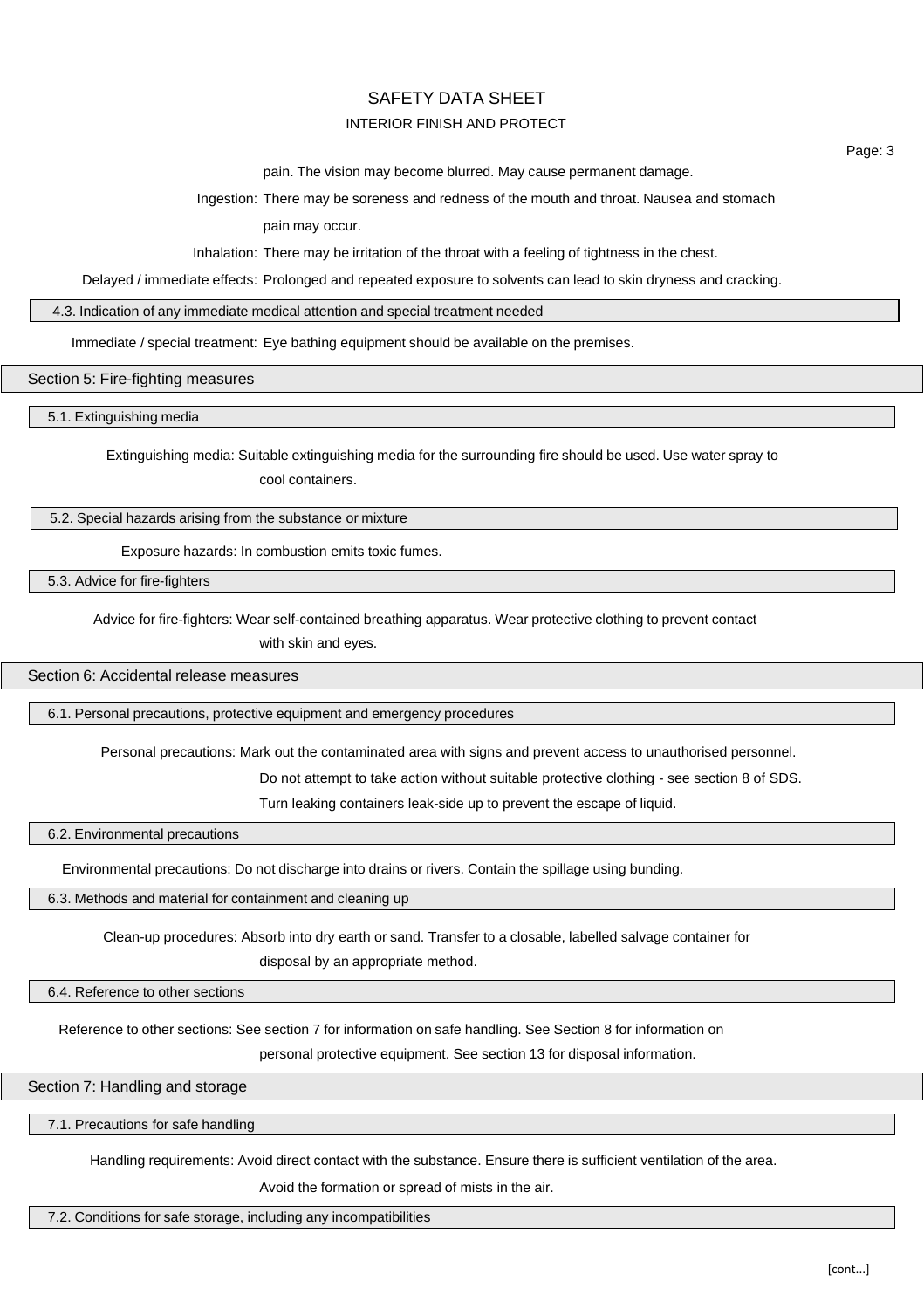## INTERIOR FINISH AND PROTECT

Storage conditions: Store in a cool, well ventilated area. Keep container tightly closed.

Suitable packaging: It is recommended to store in original packaging

## 7.3. Specific end use(s)

Specific end use(s): PC35: Washing and cleaning products (including solvent based products).

#### Section 8: Exposure controls/personal protection

8.1. Control parameters

Workplace exposure limits: No data available.

DNEL/PNEC Values

DNEL / PNEC No data available.

8.2. Exposure controls

Engineering measures: Ensure there is sufficient ventilation of the area.

Respiratory protection: Self-contained breathing apparatus must be available in case of emergency.

Hand protection: Wear Nitrile Gloves of minimum thickness 0.5mm. Gloves should be replaced regularly or if any change in appearance is noticed. Ensure gloves are manufactured/tested in accordance with BS EN 374. Penetration times carried out according to EN 374 part III are not always practical, therefore max. wearing time of 50% of penetration time is

recommended.

Eye protection: Tightly fitting safety goggles. Ensure eye bath is to hand.

Skin protection: Protective clothing.

Environmental: An environmental assessment must be made to ensure compliance with local environmental legislation.

## Section 9: Physical and chemical properties

9.1. Information on basic physical and chemical properties

State: Liquid

Colour: Various

Odour: Pleasant

Solubility in water: Miscible

Viscosity: Non-viscous

Flash point°C: NA

9.2. Other information

Other information: No data available.

Section 10: Stability and reactivity

10.1. Reactivity

Reactivity: Stable under recommended transport or storage conditions.

10.2. Chemical stability

Page: 4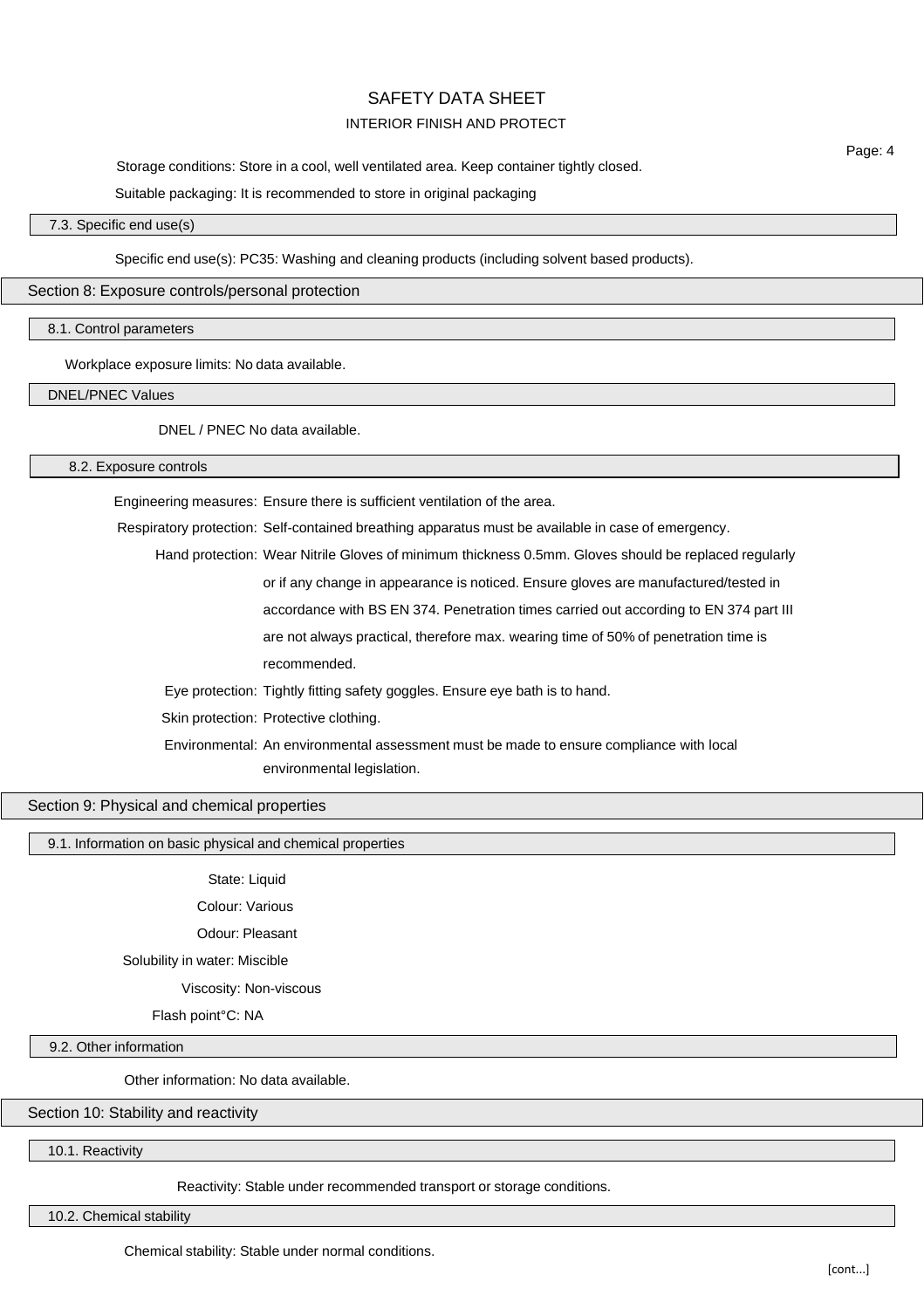# INTERIOR FINISH AND PROTECT

Hazardous reactions: Hazardous reactions will not occur under normal transport or storage conditions.

Decomposition may occur on exposure to conditions or materials listed below.

#### 10.4. Conditions to avoid

Conditions to avoid: Heat.

10.5. Incompatible materials

Materials to avoid: Strong oxidising agents. Strong acids.

10.6. Hazardous decomposition products

Haz. decomp. products: In combustion emits toxic fumes.

#### Section 11: Toxicological information

11.1. Information on toxicological effects

Relevant hazards for product:

| Hazard                        | Route       | Basis                 |
|-------------------------------|-------------|-----------------------|
| Serious eye damage/irritation | $OP^{\tau}$ | Hazardous: calculated |

Symptoms / routes of exposure

Skin contact: There may be irritation and redness at the site of contact.

Eye contact: There may be pain and redness. The eyes may water profusely. There may be severe

pain. The vision may become blurred. May cause permanent damage.

Ingestion: There may be soreness and redness of the mouth and throat. Nausea and stomach

pain may occur.

Inhalation: There may be irritation of the throat with a feeling of tightness in the chest.

Delayed / immediate effects: Prolonged and repeated exposure to solvents can lead to skin dryness and cracking.

Section 12: Ecological information

12.1. Toxicity

Ecotoxicity values: No data available.

12.2. Persistence and degradability

Persistence and degradability: No data available.

12.3. Bioaccumulative potential

Bioaccumulative potential: No data available.

12.4. Mobility in soil

Mobility: No data available.

12.5. Results of PBT and vPvB assessment

PBT identification: This product is not identified as a PBT/vPvB substance.

12.6. Other adverse effects